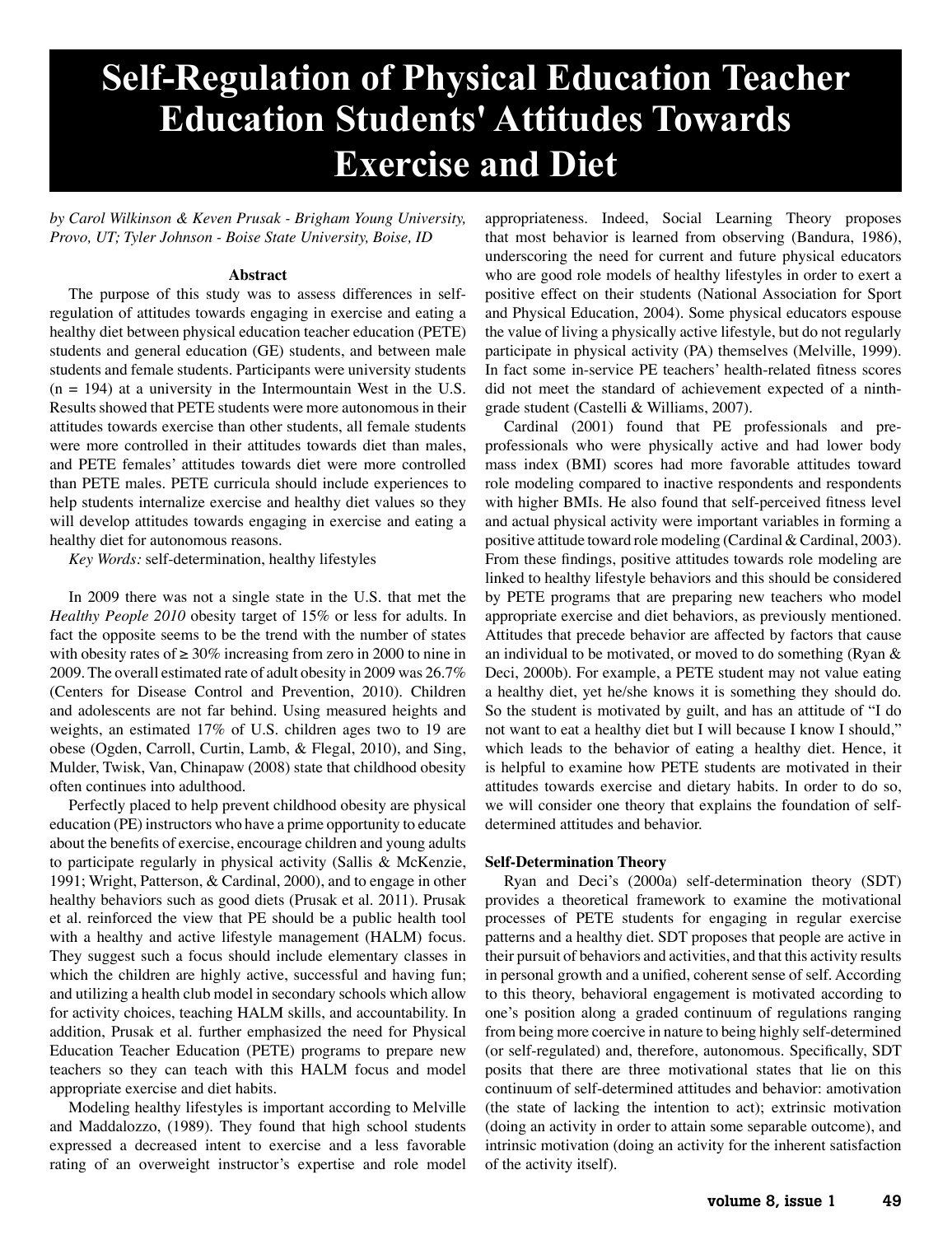Additionally, Ryan and Deci (2000a) propose that there are four levels of extrinsic motivation that vary in their relative autonomy, moving from more coercive to more autonomous. The way that extrinsically motivated attitudes and behaviors become more autonomous is through a process referred to as 'organismic integration.' With this process, the regulation and underlying values of an externally motivated behavior are internalized, and progressively blended with other aspects of the core self. The more a behavior is internalized and becomes part of one's self, the more a person will experience autonomy in their attitudes and when performing the behavior (Ryan & Deci, 2000a; Ryan, Sheldon, Kasser, & Deci, 1996). The four levels of extrinsic motivation are external regulation, introjected regulation, identified regulation, and integrated regulation. Externally regulated behavior is engaged in by an individual to gain a reward or avoid punishment, and therefore reflects an influence by others. Since the locus of control lies outside of the individual, it is the least autonomous form of extrinsic motivation and is perceived as controlling in nature. For example, a person who exercises because another person makes him/her exercise is externally regulated.

Moving along the regulatory continuum, the next point is introjected regulation which is behavior that occurs due to feelings of guilt or to gratify pride, and is controlled by forces within the individual. (Ryan & Deci, 2000a; Ryan & Deci 2000b; Ryan et al. 1996). An example is someone who eats a healthy diet to avoid feeling guilty if she/he does not act according to what others think is the best thing to do.

Whitehead (1993) identified the 'threshold of autonomy' (located between introjected and identified) which provides a distinction between controlling and autonomous regulation. Identified behavior is therefore more autonomous than external and introjected regulation. For example, when a person consciously accepts the value of eating a healthy diet, he/she is engaging in identified regulation. The person identifies with the importance of a healthy diet and adopts the regulation of that diet as his/her own. However, the identified behavior is not always compatible with the individual's other values and actions, and thus, some degree of internal conflict is still felt.

Integrated regulation is the most autonomous form of extrinsic motivation. It occurs when an identified behavior is fully incorporated with the self and is consistent with a person's values and actions. Behavior is performed with a sense of choice that is congruent with the core self. However, the behavior is aimed at the attainment of separate outcomes rather than enjoyment of the activity itself, and therefore, still has some element of extrinsic motivation. An example of this is when a person exercises to maintain fitness, because he sees himself as being a fit person.

Intrinsic motivation is the archetype of self-determination and is the root of behaviors that are engaged in for their own sake, simply for the pleasure, interest and satisfaction derived from doing them (Levesque et al., 2007). SDT (Ryan & Deci, 2000a) further proposes that as individuals move along the motivation continuum from amotivation towards intrinsic motivation, there will be an increase in cognition (deeper understanding), behavior (increased participation), and affect (better attitude). Thus, according to application of this theory, the self-regulated PETE student would be more likely to practice healthy diet and

exercise patterns because they either value the outcome (identified regulation), having healthy diet and exercise habits is part of who they are as an individual (integrated regulation), or because it is pleasurable, satisfying, and interesting (intrinsic motivation). Indeed, a sense of autonomy is deemed to be an essential factor for achieving durable behavior change (Deci & Ryan, 1985; Ryan & Deci, 2000a; Sheldon, Williams, & Joiner, 2003). Hence, an autonomous motivational state with respect to personal healthy diet and exercise habits is surely a desirable motivational state for future physical educators to help them be good role models of healthy lifestyles for their students.

Based on SDT, and the fact that individuals' attitudes influence their behavior, we felt that it was important to examine the motivational attitudes of PETE students towards engaging in exercise and eating a healthy diet compared to other university students. To date there have not been any studies that have examined this topic.

The purpose of this study was to assess differences in selfregulation of attitudes towards engaging in exercise and eating a healthy diet between PETE students and general education (GE) students, and between male students and female students.

### **Method**

#### **Instruments**

The 15-item Treatment Self-Regulation Questionnaire (TSRQ), which is part of the Health-Care, SDT Questionnaire Packet (Williams, Ryan, & Deci, 2011a) was used in this study. The TSRQ measures the degree of autonomous self-regulation regarding why people do, or would do, some healthy behavior. It was first developed by Ryan and Connell (1989) and since then has been modified to assess a variety of health behaviors. This study utilized two questionnaires, the TSRQ (Exercise) and the TSRQ (Diet) (Williams, Ryan, & Deci, 2011b), which have both shown to be valid instruments with acceptable internal consistency of each subscale (most values >0.73; Levesque et al., 2007). Autonomous forms of extrinsic motivation (i.e. identification and integration) have been found to be associated with positive health (Williams, McGregor, Zeldman, Freedman, & Deci, 2004), whereas controlling forms of motivation (i.e. external and introjection) and amotivation have all been linked to poorer health (Williams, 2002).

In the TSRQ (Exercise) participants are first given the introductory statement, "The following question relates to the reasons why you would either start to exercise regularly or continue to do so." In the TSRQ (Diet) the introductory statement is, "The following question relates to the reasons why you would either start eating a healthier diet or continue to do so." In both instruments, participants are then presented with a stem, "The reason I would exercise regularly/eat a healthy diet is," followed by 15 items that represent reasons that vary in the degree to which they reflect autonomous regulation specific to exercise and healthy diet.

There are three subscales to the questionnaire: the autonomous regulatory style (six items which focus on identification and integration); the controlled regulatory style (six items); and amotivation (three items). Examples of more autonomous reasons include "Because I feel that I want to take responsibility for my own health" and "Because I personally believe it is the best thing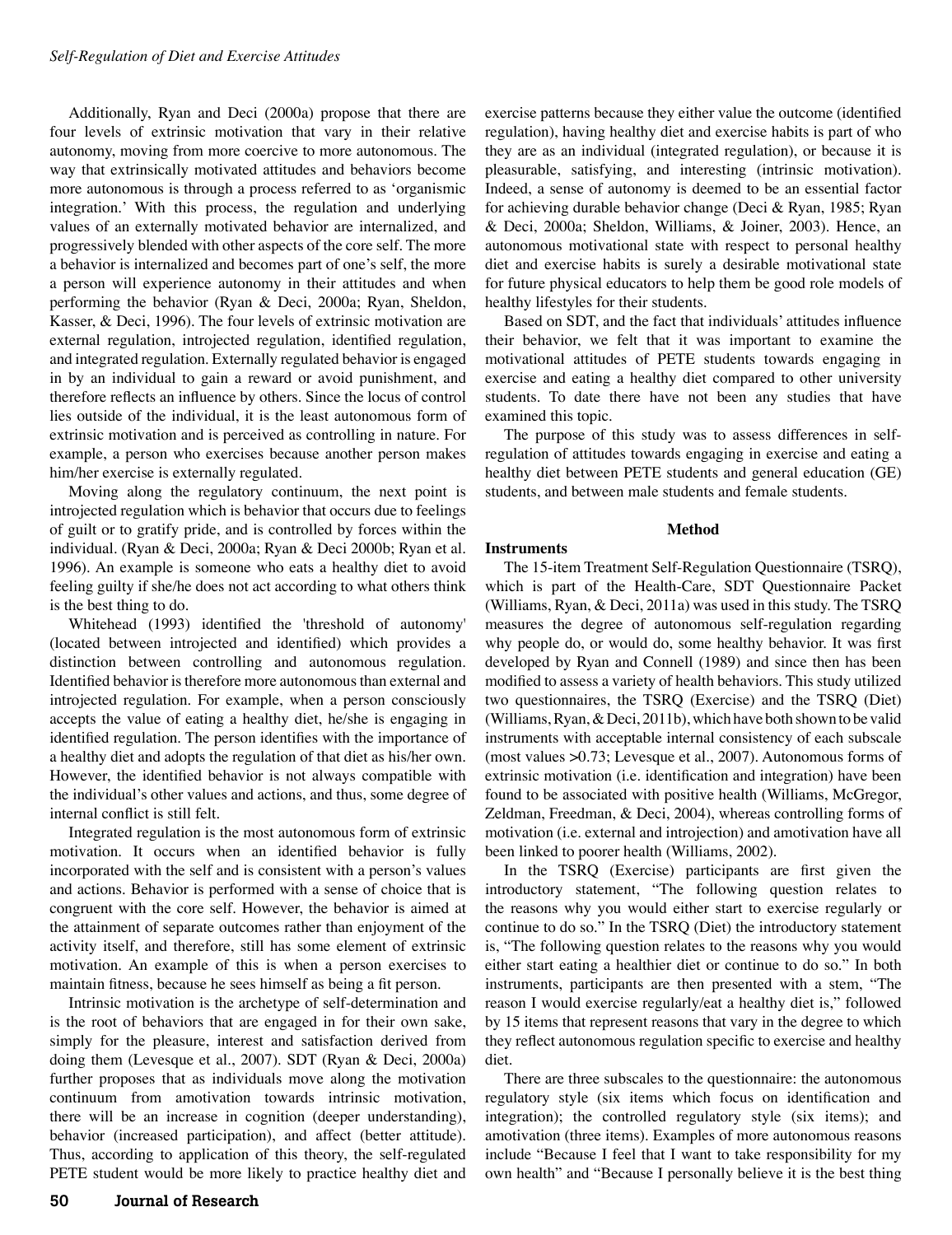for my health." Examples of more controlled reasons are "Because I would feel guilty or ashamed if I did not exercise regularly/eat a healthy diet" and "Because others would be upset with me if I did not." Examples of more amotivated reasons are "I really don't think about it" and "Because it's easier to do what I'm told than think about it." Participants rate each reason on a 7-point Likert scale, which ranges from "not at all true" (1 point) to "very true" (7 points). Responses to the respective items for each regulatory style, (autonomous, controlled, and amotivation) are averaged to give a self-regulation score for each of the three styles that forms the reflection of motivation for the target behavior of exercise and diet.

#### **Participants and Procedure**

The participants were 194 students (males,  $n = 82$ , and females,  $n = 112$ ) from a university in the Intermountain West of the U.S and were predominantly (90%) Caucasian. Students were voluntarily selected from the PETE major (males,  $n = 28$ , and females,  $n = 69$ ) and other majors (males,  $n = 54$ , and females,  $n = 43$ ). Students in the other majors were enrolled in GE classes that were not healthrelated.

Permission to conduct the study was obtained from the Institutional Review Board at the university. A researcher from the institution contacted two professors, one who taught a GE course, and one who taught PETE courses, to obtain their permission to talk to the students in their classes about the study. Then the researcher took five minutes at the beginning of these classes to explain the study, and ask for volunteers. Volunteers immediately signed and returned an informed consent form, then anonymously completed the two paper questionnaires in class.

#### **Data Analysis**

Data was entered into a Microsoft Excel file and missing data were dealt with using a list-wise deletion. The dependent variables for exercise were the averaged self-regulation scores for: autonomous regulation of exercise (EAU), controlled regulation of exercise (EC), and amotivation towards exercise (EA). The dependent variables for diet were the averaged scores for: autonomous regulation of diet (DAU), controlled regulation of diet (DC), and amotivation towards diet (DA).

Cronbach's alpha was used to assess internal consistency and reliability for each subscale (e.g. EAU) for both the TSRQ (Exercise) and the TSRQ (Diet). Pearson correlations were computed among the self-regulation scores to: 1) assess the simplex pattern (i.e. there is a positive/stronger correlation between adjacent items and a negative correlation between distal items on the proposed continuum) of the questionnaire, and 2) assess the relationship between exercise and diet variables that were in similar regulatory categories (e.g. EAU and DAU).

Subjects were grouped based on major (PETE and GE). Means and standard deviations were computed for all dependent variables: EAU, EC, EA, DAU, DC, and DA. One-way MANOVAs were computed examining the effect of major and gender, on the exercise and diet regulation scores. When significance was found, followup univariate ANOVAs were calculated. The same procedure was used to compare PETE students' self-regulation scores by gender, and GE students' scores by gender. A Bonferroni adjustment to

the traditional .05 alpha level was made because there were three dependent variables for exercise (EAU, EC, and EA), so the alpha level was  $.05/3 = .017$ . There were three dependent variables for diet (DAU, DC, and DA), so the alpha level was also set at .017 for computations to do with diet. Effect sizes were calculated for each significant difference using eta square  $(\eta^2)$ .

#### **Results**

## **Reliability and Internal Consistency**

Cronbach's alpha was used to assess internal consistency for the three subscales of the TSRQ (Exercise) and the three subscales of the TSRQ (Diet), and values are located on the diagonal (in parenthesis) in Table 1. The overall reliability score was .75 for the TSRQ (Exercise) questionnaire and .76 for the TSRQ (Diet) questionnaire. Reliability scores are considered adequate when values are alpha .70.

#### **Simplex Pattern of the TSRQ (Exercise) and TSRQ (Diet)**

Pearson correlations (shown on Table 1) were computed among the three exercise self-regulation scores (EAU, EC, EA) and among the three diet self-regulation scores (DAU, DC, and DA), and generally supported the simplex pattern of the TSRQ. Regarding the exercise scores, a weak, negative correlation was found for the relationship between EAU and EA  $(r(191) = -.294, )$ *p* .01) indicating a significant relationship between these two variables at opposite ends of the self-determination continuum. A weak, positive correlation between EAU and EC was found  $(r(191) = .179, p.05)$ . However, no significant correlation was found between EC and EA. Similar correlations were found for the diet scores. In addition, significantly positive correlations  $(p < 01)$ were found between comparable exercise and diet variables (not included in Table 1). Specifically, *r* value of correlation between EAU and DAU, between EC and DC, and between EA and DA is .715, .819, and .710 respectively.

## **Table 1.** *Internal Consistency Values: Cronbach's Alpha and Pearson Correlation for TSRQ (Exercise) and TSRQ (Diet)*

| TSRQ (Exercise) |       |         |           |             |  |  |  |  |
|-----------------|-------|---------|-----------|-------------|--|--|--|--|
| Subscale        | EAU   | EC      | EA        |             |  |  |  |  |
| EAU             | (.89) | .179*   | $-.294**$ |             |  |  |  |  |
| EC              |       | (.82)   | .131      |             |  |  |  |  |
| EA              |       |         | (.56)     |             |  |  |  |  |
|                 |       |         |           | $(.75)^{a}$ |  |  |  |  |
| TSRQ (Diet)     |       |         |           |             |  |  |  |  |
| Subscale        | DAU   | DC      | DA        |             |  |  |  |  |
| <b>DAU</b>      | (.87) | $.173*$ | $-.477**$ |             |  |  |  |  |
| DC              |       | (.86)   | .027      |             |  |  |  |  |
| DA              |       |         | (.56)     |             |  |  |  |  |
|                 |       |         |           | $(.76)^{a}$ |  |  |  |  |

Note.  $EAU =$  autonomous regulation of exercise;  $EC =$  controlled regulation of exercise;  $EA =$  amotivation towards exercise;  $DAU =$  autonomous regulation of diet;  $DC =$  controlled regulation of diet; DA = amotivation towards diet.

a Mean alpha of all subscales.

\**p* < .05. \*\* *p* < .01.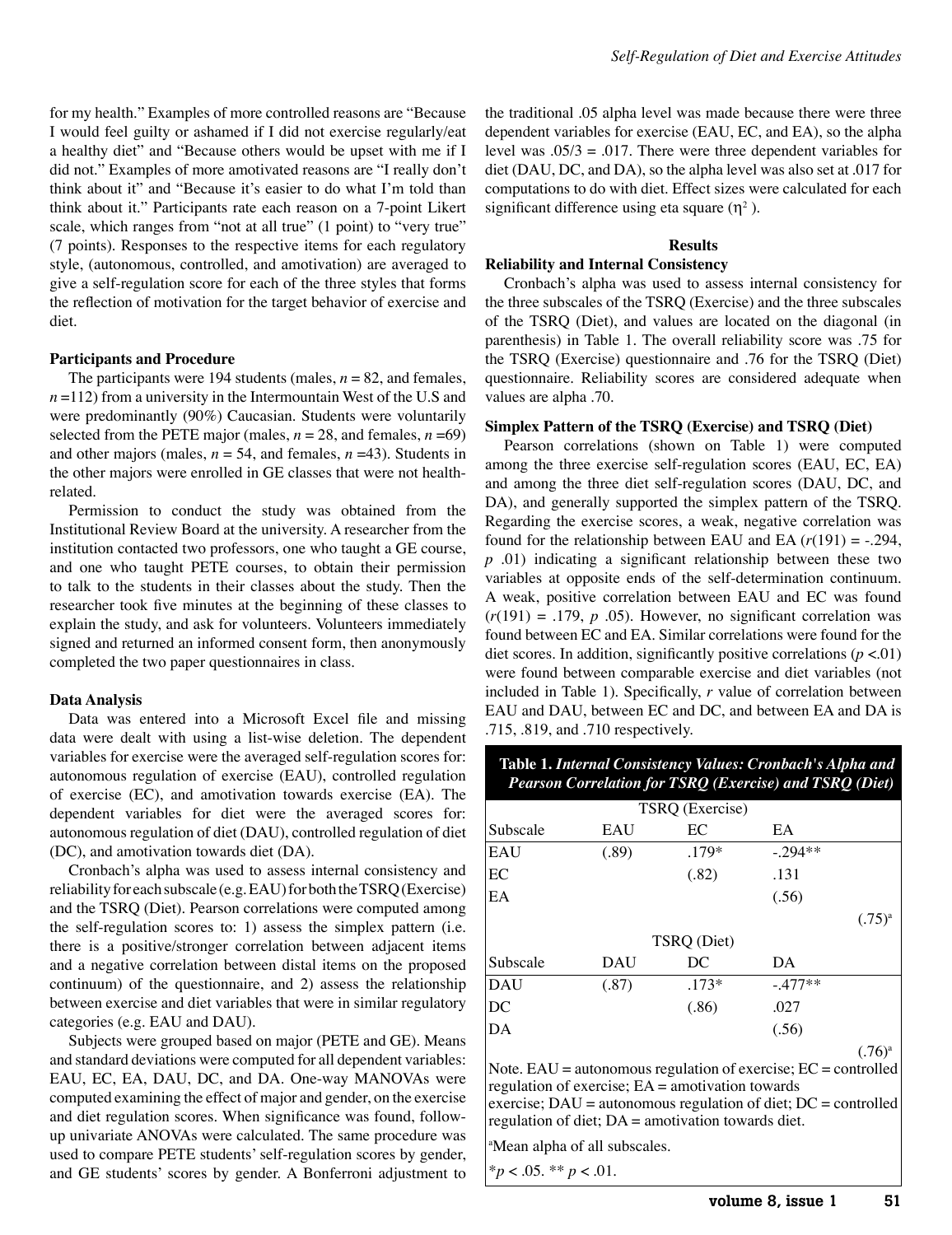## **Self-Regulation of Attitudes Towards Exercise and Diet**

Descriptive statistics (means and standard deviations) are shown in Tables 2-3. All students were relatively autonomous in their attitudes towards engaging in exercise and eating a healthy diet. A one-way MANOVA was computed examining the effect of major on the exercise regulation scores. A significant effect was found (Wilks' Λ (3,189) = .931, *p* > .003). Follow-up univariate ANOVAs indicated there was a significant difference for EAU,  $(F(1,191) = 13.88, p = .000, \eta^2 = .07$ ; see Table 2). Green and Salkind (2005) proposed that  $\eta^2$  values of .01, .06 and .14 could be interpreted as small, medium and large effect sizes, respectively. PETE students were significantly more autonomous in their attitudes towards exercise than GE students. Results of a one-way MANOVA examining the effect of major on the diet regulation scores revealed no significant effect  $(p = .463)$ .

With respect to the relationship of gender and self-regulation attitudes, no significant effect of gender on the exercise was found  $(p = .182)$ . However, the effect of gender on the diet was

significant, with Wilks'  $\Lambda$  (3,190) = .939,  $p = .007$ ). Follow-up univariate ANOVAs indicated there was a significant difference for DC,  $(F(1, 192) = 11.88, p = .001, \eta^2 = .06$ ; see Table 2). Female students felt significantly more controlled in their attitudes towards diet than male students.

To compare gender differences in self-regulation scores among PETE students' one-way MANOVA was used. A significant effect was found for diet (Wilks' Λ (3,93) = .868, *p* > .004). Follow-up univariate ANOVAs indicated there was a significant difference for DC,  $(F(1, 95) = 12.63, p = .001, \eta^2 = .12$ ; see Table 3). PETE females felt more controlled than males for diet. Results of a oneway MANOVA examining the effect of gender on PETE students' exercise regulation scores revealed no significant effect ( $p = .095$ ). The same comparison of gender differences in self-regulation scores was conducted among GE students as well and the results of one-way MANOVA on exercise regulation scores revealed a significant effect (Wilks' Λ (3,93) = .915, *p* > .041). Follow-up univariate ANOVAs indicated there was a significant difference for

| Table 2. Means and Standard Deviations of Self-regulation Scores by Major and Gender |             |      |          |      |            |      |             |      |                  |          |
|--------------------------------------------------------------------------------------|-------------|------|----------|------|------------|------|-------------|------|------------------|----------|
|                                                                                      | <b>PETE</b> |      | GЕ       |      | Males      |      | Females     |      |                  |          |
|                                                                                      | $(n = 97)$  |      | $(n=97)$ |      | $(n = 82)$ |      | $(n = 112)$ |      |                  |          |
|                                                                                      | M           | SD   | M        | SD   | M          | SD   | M           | SD   | $\boldsymbol{p}$ | $\eta^2$ |
| <b>Exercise Scores</b>                                                               |             |      |          |      |            |      |             |      |                  |          |
| <b>EAU</b>                                                                           | $6.36*$     | .66  | 5.94     | .87  | 6.19       | .65  | 6.12        | .89  | .000             | .07      |
| EC                                                                                   | 3.59        | 1.34 | 3.50     | 1.13 | 3.35       | 1.20 | 3.68        | 1.25 |                  |          |
| EA                                                                                   | 1.97        | 1.04 | 2.05     | .85  | 2.02       | .90  | 2.00        | .98  |                  |          |
| Diet Scores                                                                          |             |      |          |      |            |      |             |      |                  |          |
| DAU                                                                                  | 5.94        | .82  | 5.78     | .89  | 5.79       | .83  | 5.92        | .89  |                  |          |
| DC                                                                                   | 3.23        | 1.35 | 3.30     | 1.07 | 2.92       | 1.07 | $3.51*$     | 1.26 | .001             | .06      |
| DA                                                                                   | 2.24        | 1.03 | 2.27     | 1.00 | 2.30       | 1.00 | 2.21        | 1.02 |                  |          |

*Note*. EAU = autonomous regulation of exercise; EC = controlled regulation of exercise; EA = amotivation towards exercise; DAU = autonomous regulation of diet;  $DC =$  controlled regulation of diet;  $DA =$  amotivation towards diet.

\* *p*<.017 (Bonferroni alpha adjustment for multiple comparisons).

# **Table 3.** *Means and Standard Deviations of Self-regulation Scores by Gender within Major*

|                        | <b>PETE</b>         |      |                       |      |                     | <b>GE</b> |                       |      |                  |       |  |
|------------------------|---------------------|------|-----------------------|------|---------------------|-----------|-----------------------|------|------------------|-------|--|
|                        | Males<br>$(n = 28)$ |      | Females<br>$(n = 69)$ |      | Males<br>$(n = 54)$ |           | Females<br>$(n = 43)$ |      |                  |       |  |
|                        |                     |      |                       |      |                     |           |                       |      |                  |       |  |
|                        | $\boldsymbol{M}$    | SD   | M                     | SD   | $\boldsymbol{M}$    | SD        | $\boldsymbol{M}$      | SD   | $\boldsymbol{p}$ | $n^2$ |  |
| <b>Exercise Scores</b> |                     |      |                       |      |                     |           |                       |      |                  |       |  |
| <b>EAU</b>             | 6.31                | .57  | 6.38                  | .69  | 6.13                | .69       | 5.71                  | 1.01 |                  |       |  |
| EC                     | 3.04                | 1.45 | 3.80                  | 1.24 | 3.50                | 1.03      | 3.50                  | 1.25 |                  |       |  |
| EA                     | 1.95                | 1.13 | 1.98                  | 1.01 | 2.06                | .78       | 2.04                  | .94  |                  |       |  |
| Diet Scores            |                     |      |                       |      |                     |           |                       |      |                  |       |  |
| <b>DAU</b>             | 5.70                | .79  | 6.04                  | .82  | 5.83                | .85       | 5.71                  | .95  |                  |       |  |
| DC                     | 2.51                | 1.24 | $3.52*$               | 1.28 | 3.14                | .90       | 3.51                  | 1.23 | .001             | .12   |  |
| DA                     | 2.26                | 1.09 | 2.23                  | 1.00 | 2.33                | .96       | 2.19                  | 1.06 |                  |       |  |

*Note.* EAU = autonomous regulation of exercise; EC = controlled regulation of exercise; EA = amotivation towards exercise; DAU = autonomous regulation of diet; DC = controlled regulation of diet; DA = amotivation towards diet. \* *p*<.017 (Bonferroni alpha adjustment for multiple comparisons).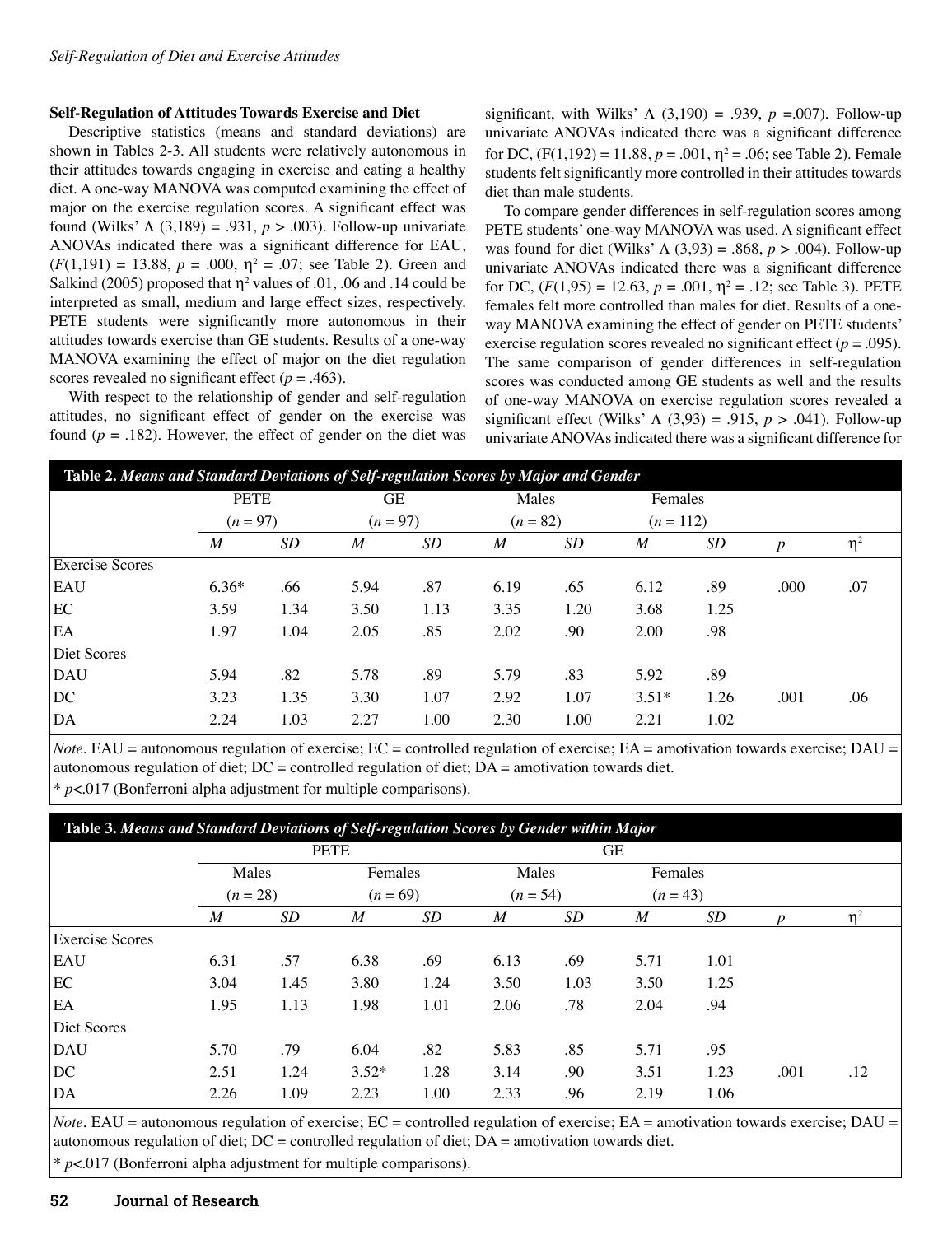EAU,  $(F(1, 95) = 5.76, p = .018, \eta^2 = .06$ ; see Table 3). However, with the Bonferroni adjusted alpha level of .017, this result was not significant. Results of a one-way MANOVA examining the effect of gender on the diet regulation scores of GE students revealed no significant effect  $(p = .148)$ .

#### **Discussion**

The purpose of this study was to assess differences in selfregulation of attitudes towards engaging in exercise and eating a healthy diet between PETE students and GE students, and between male students and female students. Overall, the self-regulation means showed that all students were relatively autonomous in their attitudes towards exercise and diet. The results of this study showed that PETE students were more autonomous in their attitude towards exercise than other university (GE) students, all female students were significantly more controlled in their attitudes towards diet than males, and PETE females were significantly more controlled in their attitudes towards diet than PETE males.

It is not surprising that PETE students would be more autonomous in their exercise views, as one would hope that students entering the profession would be more autonomous than other students towards exercise. The PETE students may have internalized a healthy approach in their attitudes towards exercise due to a combination of factors. For example, they may have selfselected into the major due to an inherent interest in the field of physical education and a desire to help combat the huge, national obesity problem. In addition, the PETE program may have had a positive effect on helping them become more autonomous towards exercise. A higher level of autonomy may lead to more durable exercise habits (Deci & Ryan, 1985; Sheldon et al., 2003). As for the attitude toward diet, while there was no significant difference between PETE and GE students in attitudes toward diet, both groups were relatively autonomous. However, there is room for both groups to move to being more autonomous in eating a healthy diet.

As for gender differences, we found that all females, regardless of major, were significantly more controlled in their attitudes towards diet, than males. Further analysis showed there was no difference between the GE male and GE female students for any of the exercise or diet variables. However, PETE females felt more controlled for diet (medium effect size) than PETE males. PETE students experience many physically active situations where their bodies are on display, e.g. they wear shorts or swimsuits. Fredrickson and Roberts (1997) propose in their objectification theory that many individuals internalize an outsider's view of their own bodies, termed self-objectification, whereby they become preoccupied with how the body appears to others. Women experience an increase in body dissatisfaction when exposed to self-objectifying situations (Hebl, King, & Lin, 2004). This pressure may have contributed to the fact that PETE females felt more controlled in their attitudes towards diet than PETE males.

While autonomous regulation is optimum to achieve durable change (Deci & Ryan, 1985; Sheldon et al., 2003), it seems important to point out that according to SDT (Ryan & Deci, 2000a) people might still initiate and engage in positive behaviors (in this case exercise and healthy eating habits) while feeling controlled to greater or lesser degrees. Therefore, they might still achieve

healthy outcomes in their own lives and be good role models as future physical educators. However, the likelihood of enduring change is increased for those who remain engaged in the process of internalization and moving towards greater autonomy (Deci & Ryan, 1985; Sheldon et al., 2003). The process of moving towards greater autonomy may happen in stages, so that an individual in one situation could be in the process of moving towards autonomy, but still feeling controlled to some degree in another situation. In other words they do not suddenly become fully autonomous. Rather, moving towards autonomy is a process as students begin to internalize values, but are still not entirely free from the original controlling factors at work in their lives (Ryan & Deci, 2000a).

In summary, all students in this study showed high levels of autonomy in their attitudes regarding exercise and eating a healthy diet. This is a positive sign that the university population is autonomously regulated towards these very important behaviors. PETE students were more autonomous in their attitudes toward exercise, all female students were more controlled in their attitudes towards diet, and female PETE students were more controlled in their attitudes towards diet than PETE males. We now recommend further research to explore why females felt more controlled in their attitudes towards diet, and also to discover the relationship between self-regulation and the actual exercise and diet behaviors of this population.

#### **References**

- Bandura, A. (1986). *Social foundations of thought and action*. Englewood Cliffs, NJ: Prentice-Hall.
- Cardinal, B. J. (2001). Role modeling attitudes and physical activity and fitness promoting behaviors of HPERD professionals and preprofessionals. *Research Quarterly for Exercise and Sport, 72*, 83- 89.
- Cardinal, B. J., & Cardinal, M. K. (2003). How are physical educators' attitudes toward role modeling physical activity and fitness behaviours formed? *Journal of Human Movement Studies, 44*(3), 187- 194.
- Castelli, D., & Williams, L. (2007). Health-related fitness and physical education teachers' content knowledge. *Journal of Teaching in Physical Education, 26*, 3-19.
- Centers for Disease Control and Prevention (2010). Vital Signs: State-Specific obesity prevalence among adults—United States, 2009, *Morbidity and Mortality Weekly Report*, August 3, 2010.
- Deci, E. L., & Ryan, R. M. (1985). *Intrinsic motivation and selfdetermination in human behavior*, (2nd ed.). New York: Plenum Press.
- Fredrickson, B. L., & Roberts, T-A. (1997). Objectification theory: Toward understanding women's lived experiences and mental health risks. *Psychology of Women Quarterly, 21*(2), 173-206.
- Green, S. B. & Salkind, N. J. (2005). *Using SPSS for Windows and Macintosh: Analyzing and understanding data*. Upper Saddle River, NJ: Pearson-Prentice Hall.
- Hebl, M. R., King, E. B. & Lin, J. (2004). The swimsuit becomes us all: Ethnicity, gender, and vulnerability to self-objectification. *Personality and Social Psychology Bulletin, 30*(10), 1322-1331. doi: 10.1177/014 6167204264052
- Levesque, C. S., Williams, G. C., Elliot, D., Pickering, M. A., Bodenhamer, B., & Finley, P. J. (2007). Validating the theoretical structure of the Treatment Self-Regulation Questionnaire (TSRQ) across three different health behaviors. *Health Education Research 22(5), 691-702. doi: 10.1093/her/cyl148*
- Melville, D. S. (1999). How fit do physical educators need to be? *The Physical Educator, 56*, 170-178.
- Melville, D. S., & Maddalozzo, J. G. F. (1989). The effects of a physical educator's appearance of body fatness on communicating exercise